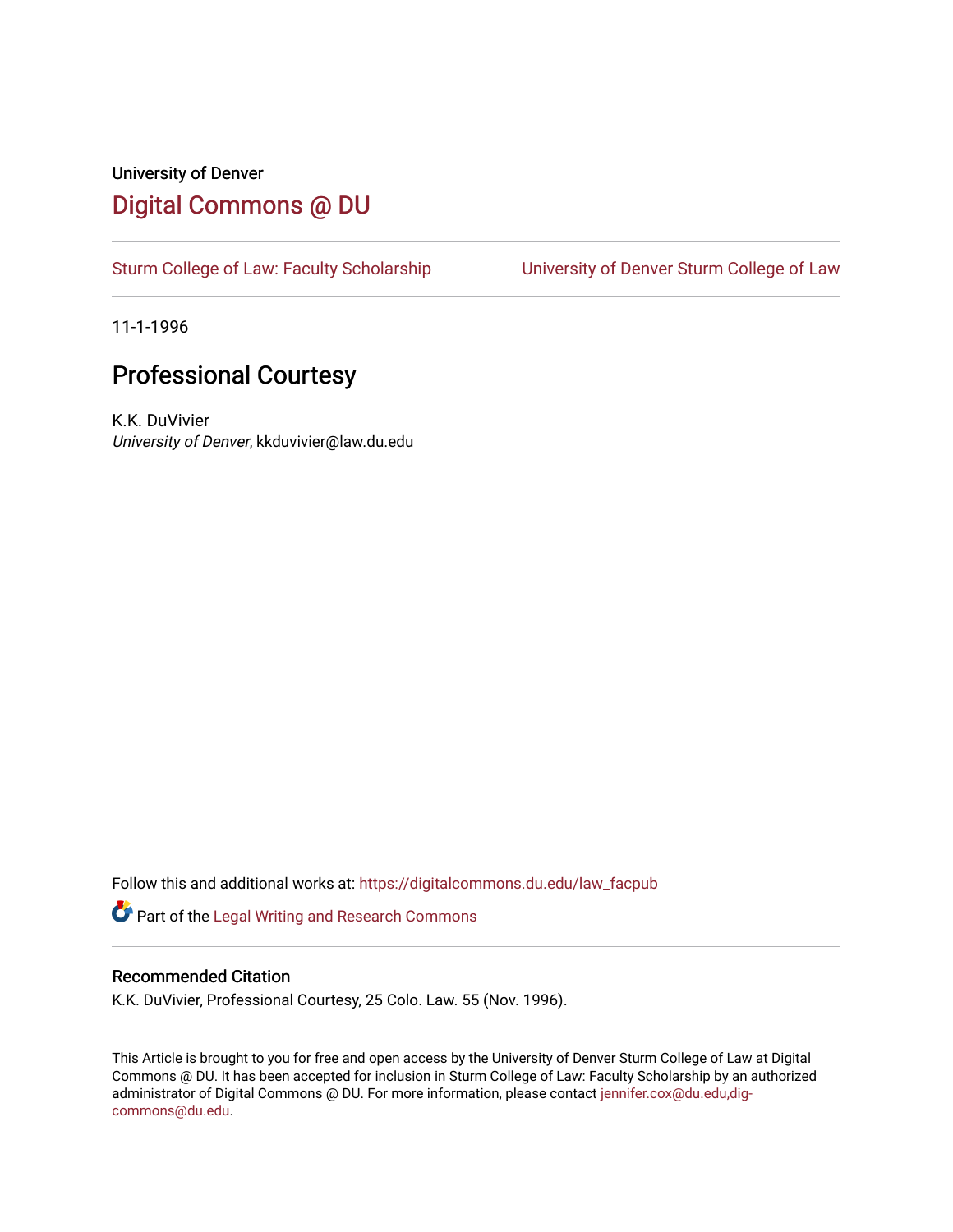## Professional Courtesy

#### Publication Statement

Copyright is held by the author. User is responsible for all copyright compliance.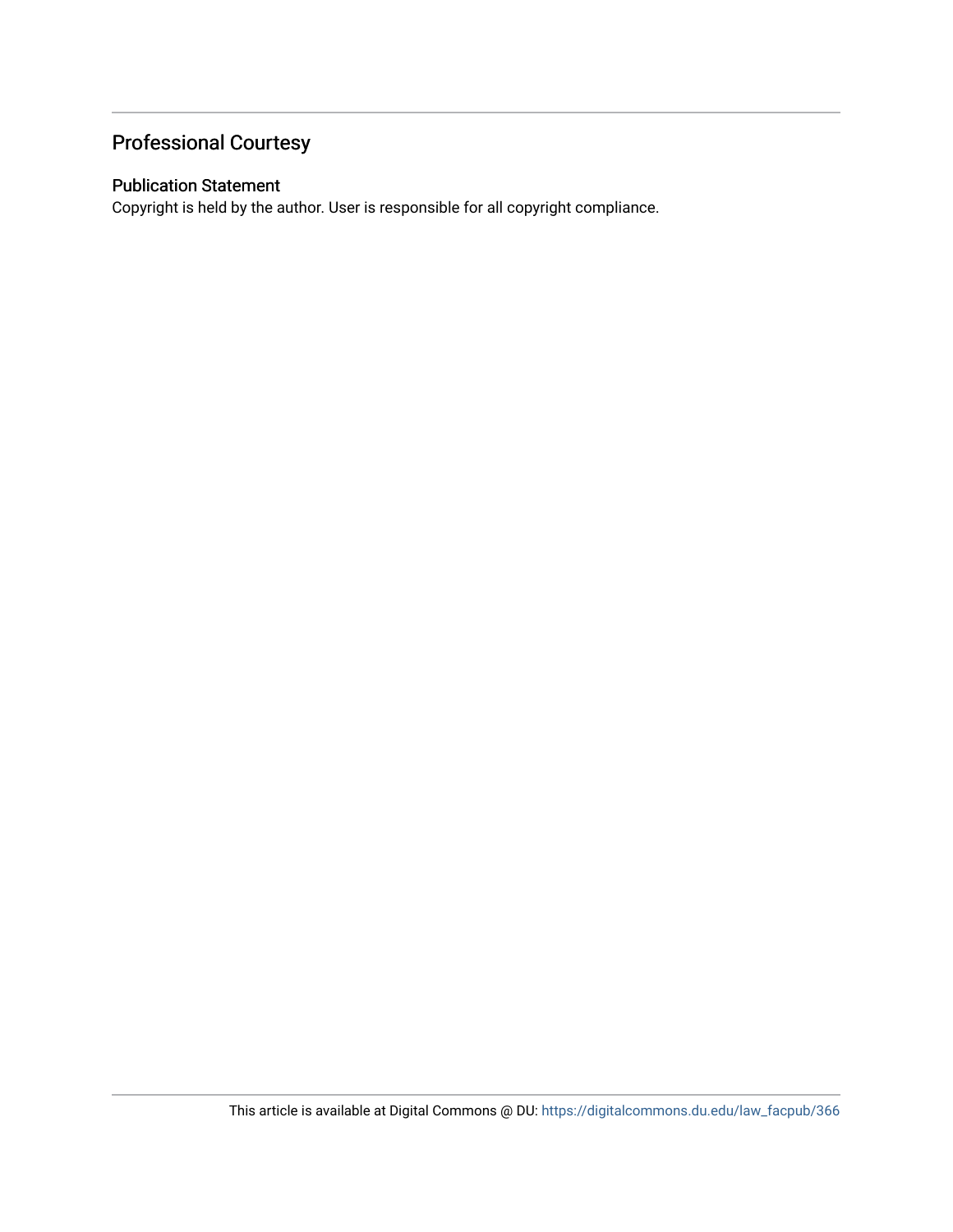## **The Scrivener: Modern Legal Writing**



# Professional Courtesy<sup>1</sup>



*by KK DuVivier I*

*© 1996 KK DuVivier*

*The greater man, the greater courtesy.* Alfred, Lord Tennyson *Idylls of the King,* 'The Last Tournament"-Line 628

*Respectfully,2 Plaintiffs' argument on the First Amendment* suggests they have the brains of potted plants.

*Defendants'discussion of the First Amendment is an "Alicein-Wonderland" concoction.*

Defendants' cynical reliance on the First Amendment to pro*cure an unfair competitive advantage should be recognized as the sham it is and disregarded by the Court.3*

If you have encountered in an opposing brief any personal attacks 4 similar to those quoted, you've probably felt tempted to respond in kind. Resist the urge.

First, remember your audience. It's not opposing counsel, to whom you would be targeting your counterattacks. Instead, your audience is the court. You can best influence that audience by making the court's job easier with a brief that is enjoyable to read. It's not enjoyable to read a battle between bickering rivals. Instead of being impressed with your gumption in responding, the court more likely will be irritated that both parties have stooped to enter the fray.

Second, personal attacks can make you look desperate. My fifth grade daughter had her first lesson in debate at school this year. Here's the advice she brought home from her coach:

"When you can't think of anything else to say, just respond with something like, 'That's the stupidest argument Ive ever heard.' That will make the other guys mad and distract them from thinking of ways to respond to your arguments."

Although this technique may work in debate, it's not a good strategy for briefs. The difference is in the objective. With sprinting, the goal is to see who can run the fastest, regardless of form.

#### **DO YOU HAVE QUESTIONS ABOUT LEGAL WRITING?**

KK. DuVivier will be happy to address them through *The Scrivener* column. Send your questions to: K.K. DuVivier, University of Colorado School of Law, Campus Box 401, Boulder, CO 80309-0401.

In contrast, gymnastic floor exercises are judged entirely on form; finishing fast-ahead of one's music-is penalized.

The objective of a brief is not to show who is tougher or wittier at comebacks. The objective is to present the more persuasive, rational argument to the court. Attacking opposing counsel personally does not achieve this objective. In fact, such a personal attack may alert judges schooled in debate that you are using a diversionary tactic because you have no rational response. Avoid the impression that you are desperate.

Third, remember your client's interests, not your emotions, should be the focus. If you must vent your frustrations with opposing counsel, you may want to write a response, with clever repartees and strong words, because it feels so good to fight back. But you should be writing this version on your own time, for your own benefit only. You will better serve your client if you then shred the impassioned version and start over, this time concentrating on the legal arguments instead of on emotions.5

Although courts strive to be objective and fair, it's human nature to be swayed by style. Even amongjustices on the U.S. Supreme Court, caustic and personal attacks are counterproductive. Reports are that Justice Antonin Scalia has thoroughly alienated Justices O'Connor and Kennedy through branding their positions as "irrational," "preposterous," and "comical."<sup>6</sup> Because these justices hold the swing votes, in many cases, Scalia's position loses even in a Republican-dominated court.7 Don't risk allowing *your* rudeness to compromise your client's position.

Attorney professionalism is a hot topic in Colorado. Colorado attorneys who wish to keep their licenses active now must earn seven ethics credits over a three-year period. Ethics credits are awarded not only for discussion of the Rules of Professional Conduct, but also for discussion of "how attorneys should interact and properly conduct themselves."8 Many judges have told me that aggressive personal attacks in briefs display a real lack of professionalism.

In conclusion, I will let some judges speak for themselves on the issue of courtesy. "Do not sling mud-you will only get mud-

*KK DuVivier is an instructor of Legal Writing and Appellate Court Advocacy at the University of Colorado School of Law, Boulder.*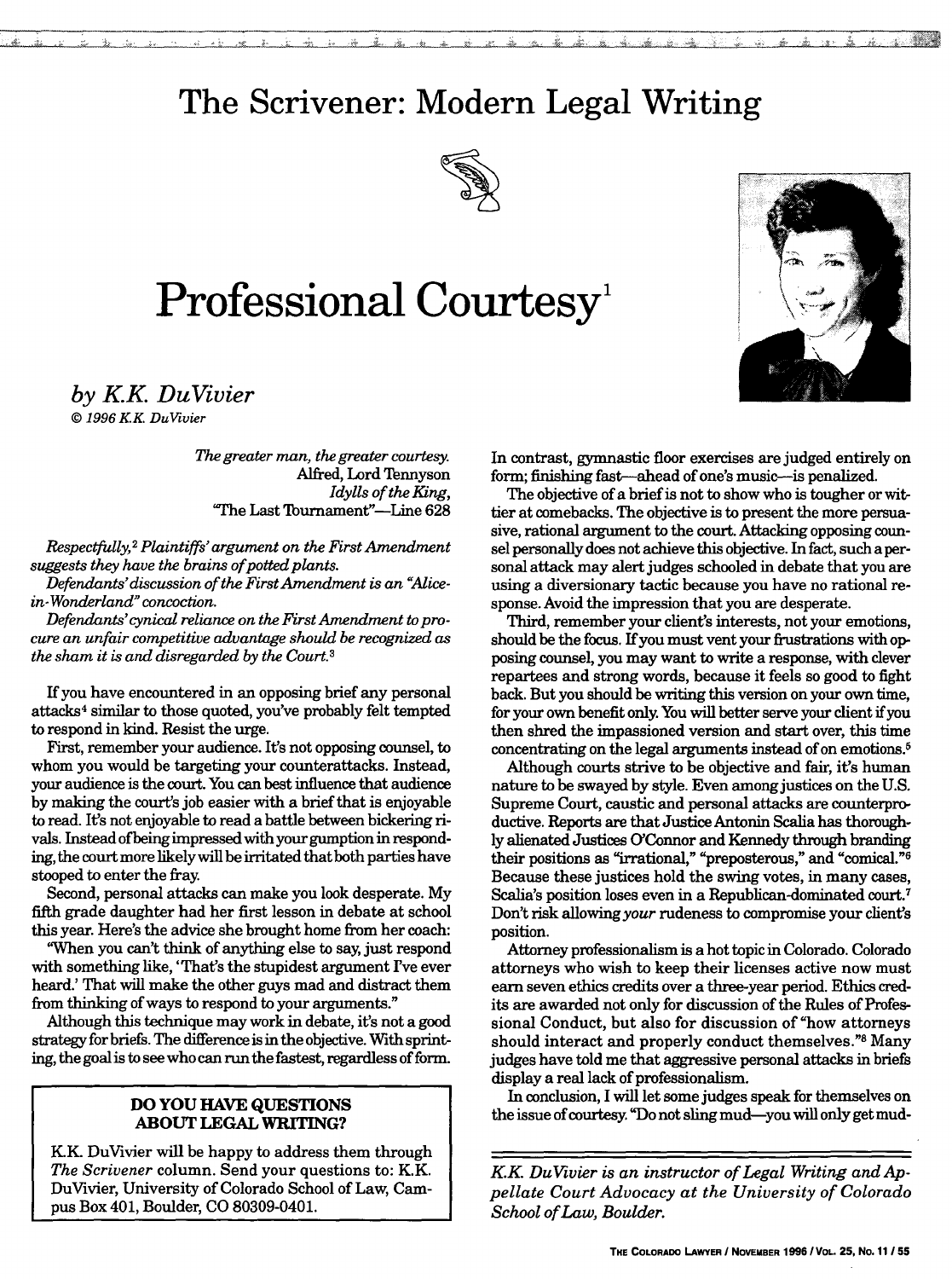dy."9 "Be a model of decorum. The contrast will be to your advantage."10

#### **NOTES**

**1.** Not the courtesy professionals show to one another by providing free services, but the true courtesy professionals should show to one another.

2. Just as adding the word "clearly" does not make a concept clearer, neither does adding the word "respectfully" metamorphose a rude comment into one that is respectful.

**3.** These are slightly modified quotes **from** briefs **rve** seen filed **in** the U.S. District Court for the District of Colorado.

4. In logic, personal arguments, as opposed to those appealing to reason, are called *ad hominem* (attacks to the man himself, rather than to his argument).

**5. "A** recent article in the *Fort Worth Journal* indicates that lawyers from a Dallas **firm** managed to do little more for their client than offend United States District Judge David **0.** Belew and his staff. Before Judge Belew listened to the merits of an on-going discovery dispute between the parties, he informed the attorneys that 'my staff thinks most of you are jerks.' (Not a good way to begin a hearing in which the attorneys are asking the judge to order the other side to turn over documents.)" Broodo and Haloftis, "Practice in the Federal District Courts from the Law Clerk's Perspective: The Rules Behind the Rules," 43 *BaylorL.Rev.* 333,348 n. 29 (1991).

6. Savage, "Scalia's Anger Alienates Justices," *The Denver Post* 9A (July 22, 1996).

**7.** *Id.*

8. Memorandum concerning "Ethics Credit for Lawyers," from Alan Ogden, Board of Continuing Legal and Judicial Education (May 13, 1996).

9. Schwerin, "Judges'Advice to Lawyers," *Chicago Bar Association Record* 22, 24 (April 1996).

10. *Id.*

| and the Denver Bar Association | In Colorado Inc.<br>$(303) 860 - 0608$                                                                                                                                                                                                                                                                                                                                                                    | <b>Number</b>       |
|--------------------------------|-----------------------------------------------------------------------------------------------------------------------------------------------------------------------------------------------------------------------------------------------------------------------------------------------------------------------------------------------------------------------------------------------------------|---------------------|
| ANNOUNCES                      | <b>UPCOMING PROGRAMS:</b>                                                                                                                                                                                                                                                                                                                                                                                 | <b>One</b>          |
| November 1<br>Denver           | .Advanced Trial Advocacy: Winning Your Case on Cross-Examination<br>Featuring Larry Pozner, Esq. & Roger Dodd, Esq.<br>The Hyatt Regency Hotel, 1750 Welton Street, Denver                                                                                                                                                                                                                                | <b>Source</b>       |
| <b>Denver</b>                  | November 7 Wade/Parks Colorado Law of Wills, Trusts & Fiduciary Administration<br>& Colorado Estate Planning Forms<br>Featuring Jim Wade, Esq.; Stan Kent, Esq.; & Jim Buchanan, Esq.<br>The Westin Hotel Tabor Center, 1672 Lawrence Street, Denver                                                                                                                                                      | <b>For</b>          |
| <b>Denver</b>                  | November 15 Employment Law for Professional Firms<br>CLE in Colorado, Inc. Classroom, 1900 Grant Street, Suite 300, Denver                                                                                                                                                                                                                                                                                | <b>CLE</b>          |
| <b>Denver</b>                  | November 16 1996 Professionalism Seminar<br>Last Time Offered in 1996!! (Note: If you fail to attend during the 3 year compli-<br>ance period set by the Colorado Supreme Court for newly admitted lawyers,<br>you risk being suspended from the practice of law. Applies to attorneys admitted<br>to practice after January 1, 1995.)<br>University of Denver College of Law, Lowell Thomas Law Building | <b>Publications</b> |
| <b>Denver</b>                  | December 4 Transactional Ethics<br>CLE in Colorado, Inc. Classroom, 1900 Grant Street, Suite 300, Denver                                                                                                                                                                                                                                                                                                  | <b>Seminars</b>     |
| <b>Denver</b>                  | December 4 Ethical Concerns of In-House Counsel<br>CLE in Colorado, Inc. Classroom, 1900 Grant Street, Suite 300, Denver                                                                                                                                                                                                                                                                                  | 8                   |
| <b>Denver</b>                  | December 12 & 13 1996 Annual Survey of Colorado Law<br>CLE in Colorado, Inc. Classroom, 1900 Grant Street, Suite 300, Denver                                                                                                                                                                                                                                                                              | <b>Homestudy</b>    |
|                                | CLE in Colorado, Inc., 1900 Grant Street, Suite 300, Denver, Colorado 80203-4390                                                                                                                                                                                                                                                                                                                          |                     |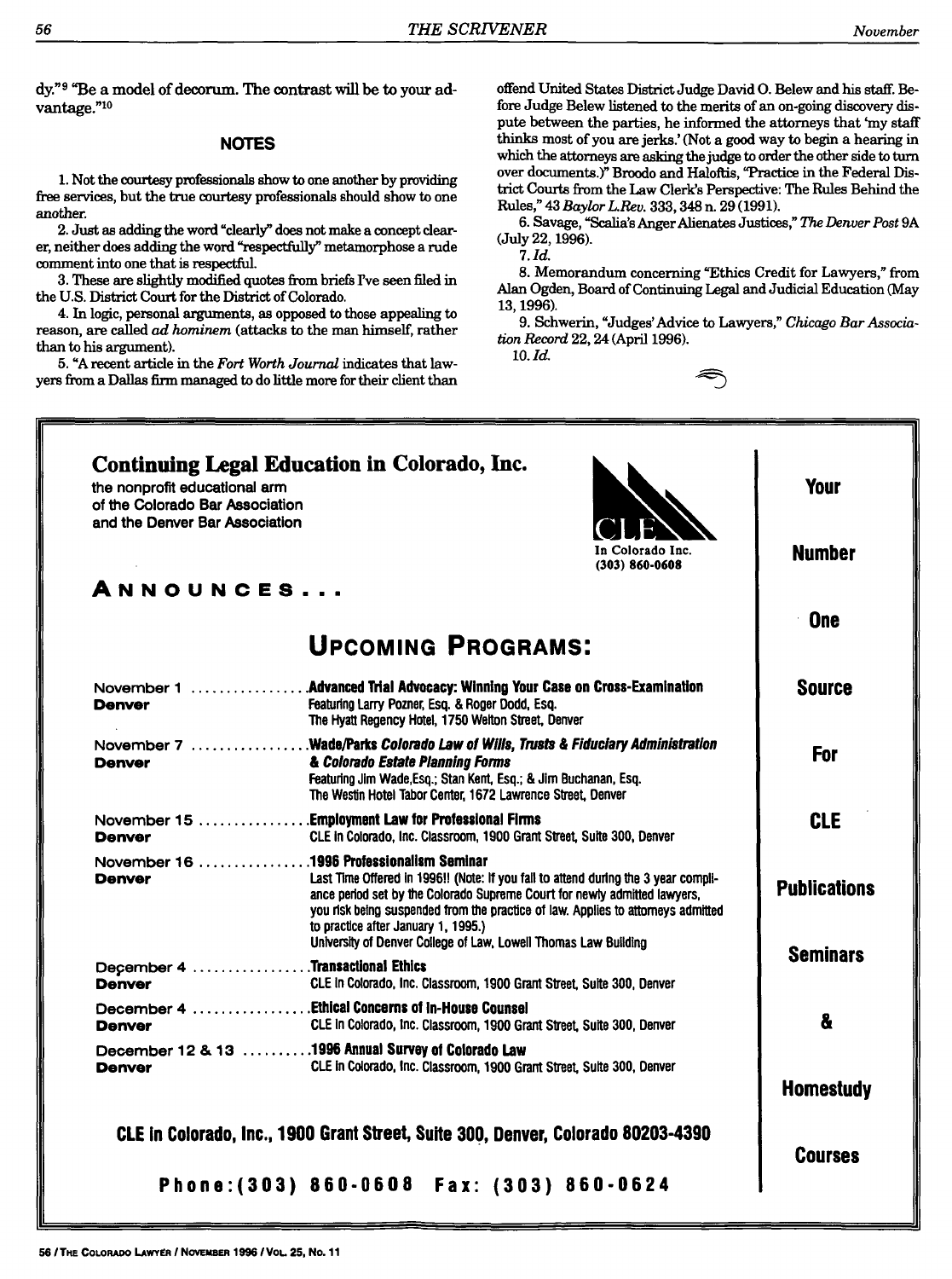

#### **New Professional Association for Legal Support Staff**

On September 5, 1996, the Mile High Association of Legal Support Staff held its organizational meeting, adopting the following objectives and purposes: to establish good fellowship among the members of the association and to promote and encourage a spirit of loyalty and cooperation between employer and employee; to further knowledge of the law and to uphold its honor and dignity; to create and promote a high standard of ethics among members; and to further the professional interests of legal support staff. Membership is open to all individuals licensed to practice law; engaged as secretaries, legal assistants, paralegals, administrators, or clerks in any law office; employed in the trust department of a bank or trust company; or employed by any public or private entity directly engaged in work of a legal nature. Associate membership is open to students and individuals not directly employed in the legal field.

Monthly meetings will provide educational programs as well as an opportunity for members to meet and share ideas over dinner. The October meeting featured Denver trial attorney Daniel S. Hoffman, who spoke on"Bizarre, Humorous, and Outrageous Happenings Over 38 Years of Practice." The next meeting is scheduled for November 18.

Individuals who desire additional information are invited to call Valerie Gonzales in Denver at (303) 832-1122.

#### **Colorado Association of Legal Support Staff Established**

The Colorado Association of Legal Support Staff ("CALSS") recently incorporated as a Colorado nonprofit organization dedicated to furthering the knowledge of the law and professional interests of legal support staff, establishing good fellowship among the members, promoting and encouraging a spirit of loyalty and cooperation between employer and employee, and promoting a high standard of ethics among members. Active membership consists of those individuals licensed to practice law or employed in a legal support capacity with any law office, court, bank, or trust company, or in any public or private institution directly engaged in work of a legal nature.

The following individuals were installed to serve as officers of CALSS for 1996-97: President Gwen Duran, Denver; President-Elect Audrey Brekel, Boulder; Vice-President Pauli Ingwersen, Colorado Springs; Secretary Karen Hartley, Colorado Springs; and Treasurer Lisa Ritter, Fort Collins. Valerie Gonzales of Denver was appointed Parliamentarian.

For information about CALSS membership, contact membership chair Lynn Charlebois in Denver at (303) 449-6161.

#### **ALAC Announces Legal Directory Fundraiser**

The Association of Legal Assistants of Colorado, Inc. ("ALAC"), a nonprofit corporation, in conjunction with Legal Directories Publishing Company, Inc., announces advance sales of the newly reformatted **1997** *Colorado Legal Directory.* Currently an annual publication, the *Directory* includes information that was previously included in the *Mountain States Legal Directory.*

The *Directory* includes complete federal and state government listings, as well as attorney listings alphabetically and by county. There is also a biographical section for law firm listings.

Cost of each hardbound directory is just \$30, plus shipping and handling. The directory also is available on disk or CD-ROM for \$100. For further information about this and other ALAC programs, call ALAC President Brenda Mientka in Colorado Springs at (719) 444-0190.

#### **Legal Administrators to Meet November 21**

The Mile High Chapter, Association of Legal Administrators, will hold its monthly luncheon meeting on Thursday, November 21, from noon to 1:30 **P.m** at the Denver Petroleum Club. This month's speaker will be Sally Schmidt, president of Schmidt Marketing, Inc. in Minnesota, founder ofthe National Law Firm Marketing Association, and author of *Marketing the Law* Firm: *Business Development Tchniques.* She will speak on "Putting Clients at the Heart of Your Firm."

More information is available by calling Connie Proulx at (303) 295-8069 or Elizabeth Lipscomb at (303) 866-5123.

#### **NFPA Mid-Year Convention: November 14-17 In Charleston, S.C.**

The National Federation of Paralegal Associations, Inc. ("NFPA") will hold its mid-year convention in Charleston, S.C., on November 14-17. The theme is "Tour the Past-Prepare for the Future." Call Lu Hangley at (816) 941-4000 for additional information.

#### **CBA Legal Assistant Committee Forms Speakers Bureau**

The Legal Assistant Committee of the Colorado Bar Association has formed a Speakers Bureau to meet requests from CBA members and the legal community. The Committee is looking for both paralegals and attorneys to speak on paralegal issues and paralegal practice. If you are interested in serving on the Speakers Bureau, contact Brenda Mientka in Colorado Springs at (719) 444-0190.

| Organizational Membership Information                         |  |  |  |  |  |
|---------------------------------------------------------------|--|--|--|--|--|
| Association of Legal Administrators (ALA), Mile High Chapter: |  |  |  |  |  |
| Lois Sweet, Denver, (303) 861-2100                            |  |  |  |  |  |
| Association of Legal Assistants of Colorado (ALAC):           |  |  |  |  |  |
| Brenda Mientka, Colorado Springs, (719) 444-0190              |  |  |  |  |  |
| Colorado Association of Legal Support Staff (CALSS):          |  |  |  |  |  |
| Lynn Charlebois, Denver, (303) 449-6161                       |  |  |  |  |  |
| Colorado Bar Association Legal Assistants Committee:          |  |  |  |  |  |
| Julie Petersen, Denver, (303) 860-1115 or (800) 332-6736      |  |  |  |  |  |
| Denver Association of Legal Support Staff (DALSS):            |  |  |  |  |  |
| Perri Morris, Denver, (303) 830-1698                          |  |  |  |  |  |
| Mile High Association of Legal Support Staff:                 |  |  |  |  |  |
| Valerie Gonzales, Denver, (303) 832-1122                      |  |  |  |  |  |
| <b>Rocky Mountain Paralegal Association (RMPA):</b>           |  |  |  |  |  |
| Nora Ablutz, Denver, (303) 866-0431                           |  |  |  |  |  |